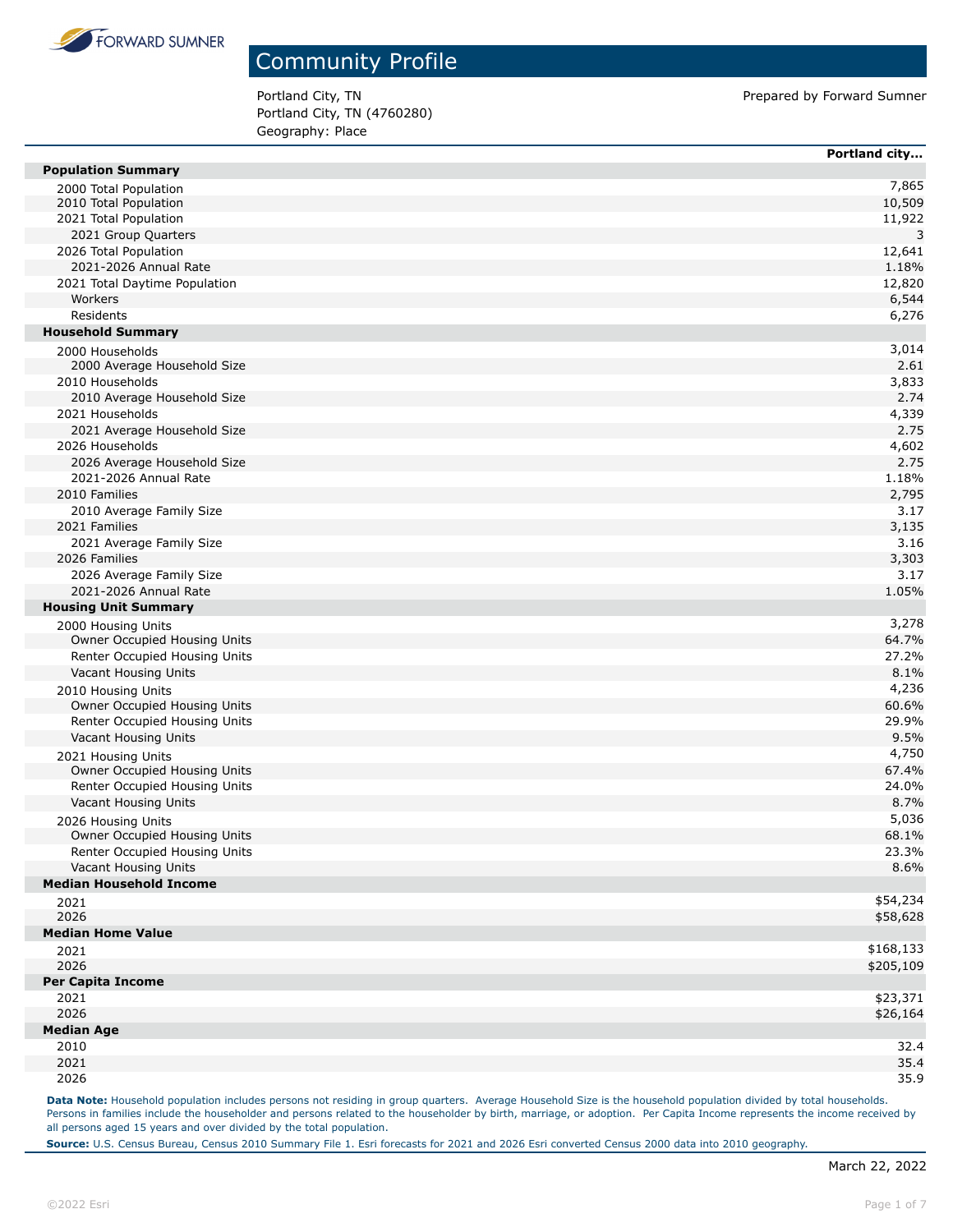

Portland City, TN Prepared by Forward Sumner Portland City, TN (4760280) Geography: Place

|                                            | Portland city |
|--------------------------------------------|---------------|
| 2021 Households by Income                  |               |
| Household Income Base                      | 4,339         |
| $<$ \$15,000                               | 8.0%          |
| \$15,000 - \$24,999                        | 6.9%          |
| \$25,000 - \$34,999                        | 9.9%          |
| \$35,000 - \$49,999                        | 19.0%         |
| \$50,000 - \$74,999                        | 24.9%         |
| \$75,000 - \$99,999                        | 13.0%         |
| $$100,000 - $149,999$                      | 14.7%         |
| \$150,000 - \$199,999                      | 2.6%          |
| \$200,000+                                 | 1.0%          |
| Average Household Income                   | \$64,833      |
| 2026 Households by Income                  |               |
| Household Income Base                      | 4,602         |
| $<$ \$15,000                               | 6.5%          |
| $$15,000 - $24,999$                        | 5.5%          |
| \$25,000 - \$34,999                        | 8.8%          |
| \$35,000 - \$49,999                        | 17.8%         |
| \$50,000 - \$74,999                        | 24.9%         |
| \$75,000 - \$99,999                        | 14.0%         |
| $$100,000 - $149,999$                      | 17.9%         |
| \$150,000 - \$199,999                      | 3.4%          |
| \$200,000+                                 | 1.2%          |
| Average Household Income                   | \$72,603      |
| 2021 Owner Occupied Housing Units by Value |               |
| Total                                      | 3,201         |
| $<$ \$50,000                               | 3.5%          |
| \$50,000 - \$99,999                        | 14.8%         |
| $$100,000 - $149,999$                      | 24.8%         |
| \$150,000 - \$199,999                      | 19.0%         |
| \$200,000 - \$249,999                      | 14.5%         |
| \$250,000 - \$299,999                      | 11.7%         |
| \$300,000 - \$399,999                      | 6.7%          |
| \$400,000 - \$499,999                      | 2.2%          |
| \$500,000 - \$749,999                      | 0.6%          |
| \$750,000 - \$999,999                      | 1.0%          |
| $$1,000,000 - $1,499,999$                  | 0.1%          |
| \$1,500,000 - \$1,999,999                  | 0.3%          |
| $$2,000,000 +$                             | 0.8%          |
| Average Home Value                         | \$211,473     |
| 2026 Owner Occupied Housing Units by Value |               |
| Total                                      | 3,430         |
| $<$ \$50,000                               | 2.4%          |
| \$50,000 - \$99,999                        | 10.2%         |
| \$100,000 - \$149,999                      | 18.6%         |
| \$150,000 - \$199,999                      | 16.9%         |
| \$200,000 - \$249,999                      | 17.4%         |
| \$250,000 - \$299,999                      | 15.8%         |
| \$300,000 - \$399,999                      | 10.5%         |
| \$400,000 - \$499,999                      | 3.2%          |
| \$500,000 - \$749,999                      | 0.9%          |
| \$750,000 - \$999,999                      | 1.6%          |
| \$1,000,000 - \$1,499,999                  | 0.1%          |
| \$1,500,000 - \$1,999,999                  | 0.4%          |
| $$2,000,000 +$                             | 1.7%          |
| Average Home Value                         | \$262,143     |

Data Note: Income represents the preceding year, expressed in current dollars. Household income includes wage and salary earnings, interest dividends, net rents, pensions, SSI and welfare payments, child support, and alimony.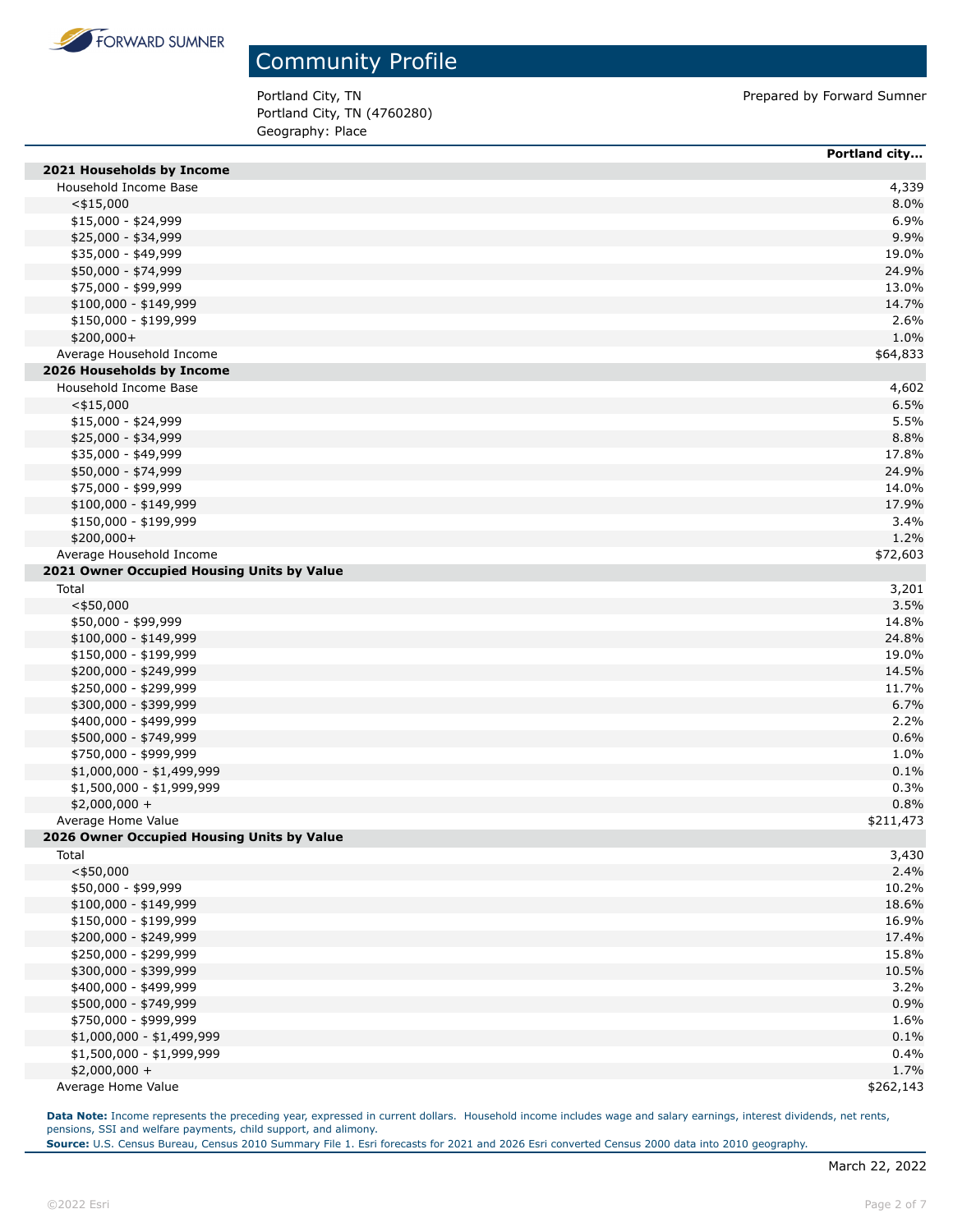

Portland City, TN Prepared by Forward Sumner Portland City, TN (4760280) Geography: Place

|                               | Portland city |
|-------------------------------|---------------|
| 2010 Population by Age        |               |
| Total                         | 10,509        |
| $0 - 4$                       | 8.7%          |
| $5 - 9$                       | 8.5%          |
| $10 - 14$                     | 8.0%          |
| $15 - 24$                     | 12.9%         |
| $25 - 34$                     | 15.8%         |
| $35 - 44$                     | 14.6%         |
| $45 - 54$                     | 12.5%         |
| $55 - 64$                     | 8.8%          |
| $65 - 74$                     | 5.9%          |
| 75 - 84                       | 3.3%          |
| $85 +$                        | 1.0%          |
| $18 +$                        | 70.8%         |
| 2021 Population by Age        |               |
| Total                         | 11,922        |
| $0 - 4$                       | 7.5%          |
| $5 - 9$                       | 7.6%          |
| $10 - 14$                     | 7.4%          |
| $15 - 24$                     | 12.8%         |
| $25 - 34$                     | 14.0%         |
| $35 - 44$                     | 14.6%         |
| $45 - 54$                     | 12.4%         |
| $55 - 64$                     | 11.2%         |
| $65 - 74$                     | 7.6%          |
| 75 - 84                       | 3.9%          |
| $85 +$                        | 1.1%          |
| $18 +$                        | 73.4%         |
| 2026 Population by Age        |               |
| Total                         | 12,642        |
| $0 - 4$                       | 7.3%          |
| $5 - 9$                       | 7.5%          |
| $10 - 14$                     | 7.6%          |
| $15 - 24$                     | 12.7%         |
| $25 - 34$                     | 13.6%         |
| $35 - 44$                     | 14.3%         |
| $45 - 54$                     | 12.3%         |
| $55 - 64$                     | 10.8%         |
| $65 - 74$                     | 8.3%          |
| 75 - 84                       | 4.5%          |
| $85 +$                        | 1.2%          |
| $18 +$                        | 73.4%         |
| <b>2010 Population by Sex</b> |               |
| Males                         | 5,103         |
| Females                       | 5,406         |
| 2021 Population by Sex        |               |
| Males                         | 5,869         |
| Females                       | 6,053         |
| 2026 Population by Sex        |               |
| Males                         | 6,250         |
| Females                       | 6,392         |
|                               |               |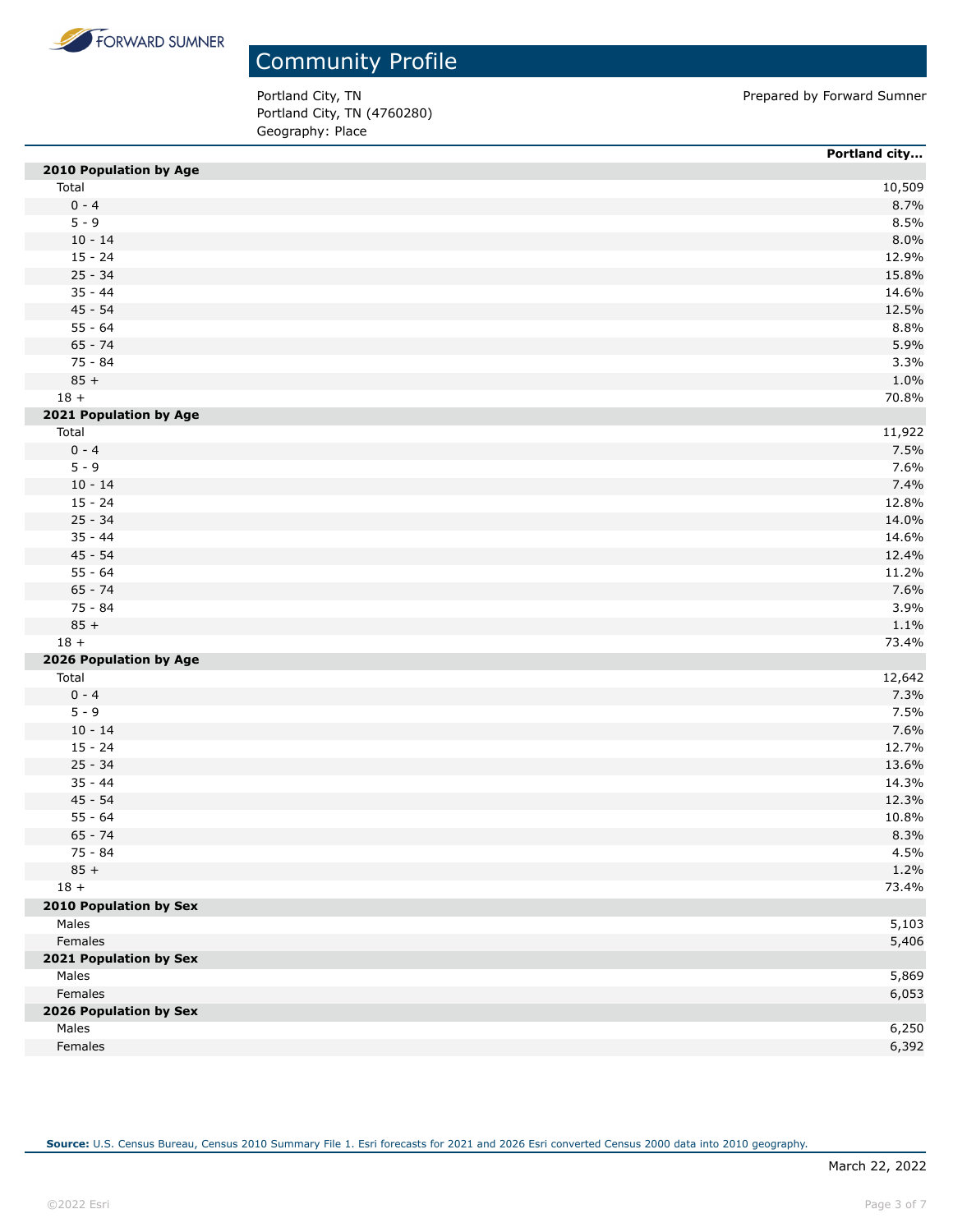

Portland City, TN Prepared by Forward Sumner Portland City, TN (4760280) Geography: Place

| 2010 Population by Race/Ethnicity<br>Total<br>10,509<br>White Alone<br>92.6%<br><b>Black Alone</b><br>3.3%<br>American Indian Alone<br>0.3%<br>Asian Alone<br>0.5%<br>Pacific Islander Alone<br>0.1%<br>Some Other Race Alone<br>1.4%<br>Two or More Races<br>1.7%<br>4.0%<br>Hispanic Origin<br>Diversity Index<br>20.6<br>2021 Population by Race/Ethnicity<br>Total<br>11,922<br>White Alone<br>88.9%<br><b>Black Alone</b><br>4.9%<br>American Indian Alone<br>0.4%<br>Asian Alone<br>0.8%<br>Pacific Islander Alone<br>0.1%<br>Some Other Race Alone<br>2.6%<br>Two or More Races<br>2.3%<br>Hispanic Origin<br>6.3%<br>30.1<br>Diversity Index<br>2026 Population by Race/Ethnicity<br>Total<br>12,641<br>White Alone<br>87.3%<br><b>Black Alone</b><br>5.7%<br>American Indian Alone<br>0.4%<br>0.9%<br>Asian Alone<br>Pacific Islander Alone<br>0.1%<br>2.9%<br>Some Other Race Alone<br>Two or More Races<br>2.6%<br>Hispanic Origin<br>7.4%<br>Diversity Index<br>34.0<br>2010 Population by Relationship and Household Type<br>Total<br>10,509<br>In Households<br>99.9%<br>87.2%<br>In Family Households<br>Householder<br>26.6%<br>19.0%<br>Spouse<br>Child<br>35.2%<br>Other relative<br>3.4%<br>3.1%<br>Nonrelative<br>In Nonfamily Households<br>12.6%<br>0.1%<br>In Group Quarters<br>Institutionalized Population<br>0.0% |                                 | Portland city |
|---------------------------------------------------------------------------------------------------------------------------------------------------------------------------------------------------------------------------------------------------------------------------------------------------------------------------------------------------------------------------------------------------------------------------------------------------------------------------------------------------------------------------------------------------------------------------------------------------------------------------------------------------------------------------------------------------------------------------------------------------------------------------------------------------------------------------------------------------------------------------------------------------------------------------------------------------------------------------------------------------------------------------------------------------------------------------------------------------------------------------------------------------------------------------------------------------------------------------------------------------------------------------------------------------------------------------------------------|---------------------------------|---------------|
|                                                                                                                                                                                                                                                                                                                                                                                                                                                                                                                                                                                                                                                                                                                                                                                                                                                                                                                                                                                                                                                                                                                                                                                                                                                                                                                                             |                                 |               |
|                                                                                                                                                                                                                                                                                                                                                                                                                                                                                                                                                                                                                                                                                                                                                                                                                                                                                                                                                                                                                                                                                                                                                                                                                                                                                                                                             |                                 |               |
|                                                                                                                                                                                                                                                                                                                                                                                                                                                                                                                                                                                                                                                                                                                                                                                                                                                                                                                                                                                                                                                                                                                                                                                                                                                                                                                                             |                                 |               |
|                                                                                                                                                                                                                                                                                                                                                                                                                                                                                                                                                                                                                                                                                                                                                                                                                                                                                                                                                                                                                                                                                                                                                                                                                                                                                                                                             |                                 |               |
|                                                                                                                                                                                                                                                                                                                                                                                                                                                                                                                                                                                                                                                                                                                                                                                                                                                                                                                                                                                                                                                                                                                                                                                                                                                                                                                                             |                                 |               |
|                                                                                                                                                                                                                                                                                                                                                                                                                                                                                                                                                                                                                                                                                                                                                                                                                                                                                                                                                                                                                                                                                                                                                                                                                                                                                                                                             |                                 |               |
|                                                                                                                                                                                                                                                                                                                                                                                                                                                                                                                                                                                                                                                                                                                                                                                                                                                                                                                                                                                                                                                                                                                                                                                                                                                                                                                                             |                                 |               |
|                                                                                                                                                                                                                                                                                                                                                                                                                                                                                                                                                                                                                                                                                                                                                                                                                                                                                                                                                                                                                                                                                                                                                                                                                                                                                                                                             |                                 |               |
|                                                                                                                                                                                                                                                                                                                                                                                                                                                                                                                                                                                                                                                                                                                                                                                                                                                                                                                                                                                                                                                                                                                                                                                                                                                                                                                                             |                                 |               |
|                                                                                                                                                                                                                                                                                                                                                                                                                                                                                                                                                                                                                                                                                                                                                                                                                                                                                                                                                                                                                                                                                                                                                                                                                                                                                                                                             |                                 |               |
|                                                                                                                                                                                                                                                                                                                                                                                                                                                                                                                                                                                                                                                                                                                                                                                                                                                                                                                                                                                                                                                                                                                                                                                                                                                                                                                                             |                                 |               |
|                                                                                                                                                                                                                                                                                                                                                                                                                                                                                                                                                                                                                                                                                                                                                                                                                                                                                                                                                                                                                                                                                                                                                                                                                                                                                                                                             |                                 |               |
|                                                                                                                                                                                                                                                                                                                                                                                                                                                                                                                                                                                                                                                                                                                                                                                                                                                                                                                                                                                                                                                                                                                                                                                                                                                                                                                                             |                                 |               |
|                                                                                                                                                                                                                                                                                                                                                                                                                                                                                                                                                                                                                                                                                                                                                                                                                                                                                                                                                                                                                                                                                                                                                                                                                                                                                                                                             |                                 |               |
|                                                                                                                                                                                                                                                                                                                                                                                                                                                                                                                                                                                                                                                                                                                                                                                                                                                                                                                                                                                                                                                                                                                                                                                                                                                                                                                                             |                                 |               |
|                                                                                                                                                                                                                                                                                                                                                                                                                                                                                                                                                                                                                                                                                                                                                                                                                                                                                                                                                                                                                                                                                                                                                                                                                                                                                                                                             |                                 |               |
|                                                                                                                                                                                                                                                                                                                                                                                                                                                                                                                                                                                                                                                                                                                                                                                                                                                                                                                                                                                                                                                                                                                                                                                                                                                                                                                                             |                                 |               |
|                                                                                                                                                                                                                                                                                                                                                                                                                                                                                                                                                                                                                                                                                                                                                                                                                                                                                                                                                                                                                                                                                                                                                                                                                                                                                                                                             |                                 |               |
|                                                                                                                                                                                                                                                                                                                                                                                                                                                                                                                                                                                                                                                                                                                                                                                                                                                                                                                                                                                                                                                                                                                                                                                                                                                                                                                                             |                                 |               |
|                                                                                                                                                                                                                                                                                                                                                                                                                                                                                                                                                                                                                                                                                                                                                                                                                                                                                                                                                                                                                                                                                                                                                                                                                                                                                                                                             |                                 |               |
|                                                                                                                                                                                                                                                                                                                                                                                                                                                                                                                                                                                                                                                                                                                                                                                                                                                                                                                                                                                                                                                                                                                                                                                                                                                                                                                                             |                                 |               |
|                                                                                                                                                                                                                                                                                                                                                                                                                                                                                                                                                                                                                                                                                                                                                                                                                                                                                                                                                                                                                                                                                                                                                                                                                                                                                                                                             |                                 |               |
|                                                                                                                                                                                                                                                                                                                                                                                                                                                                                                                                                                                                                                                                                                                                                                                                                                                                                                                                                                                                                                                                                                                                                                                                                                                                                                                                             |                                 |               |
|                                                                                                                                                                                                                                                                                                                                                                                                                                                                                                                                                                                                                                                                                                                                                                                                                                                                                                                                                                                                                                                                                                                                                                                                                                                                                                                                             |                                 |               |
|                                                                                                                                                                                                                                                                                                                                                                                                                                                                                                                                                                                                                                                                                                                                                                                                                                                                                                                                                                                                                                                                                                                                                                                                                                                                                                                                             |                                 |               |
|                                                                                                                                                                                                                                                                                                                                                                                                                                                                                                                                                                                                                                                                                                                                                                                                                                                                                                                                                                                                                                                                                                                                                                                                                                                                                                                                             |                                 |               |
|                                                                                                                                                                                                                                                                                                                                                                                                                                                                                                                                                                                                                                                                                                                                                                                                                                                                                                                                                                                                                                                                                                                                                                                                                                                                                                                                             |                                 |               |
|                                                                                                                                                                                                                                                                                                                                                                                                                                                                                                                                                                                                                                                                                                                                                                                                                                                                                                                                                                                                                                                                                                                                                                                                                                                                                                                                             |                                 |               |
|                                                                                                                                                                                                                                                                                                                                                                                                                                                                                                                                                                                                                                                                                                                                                                                                                                                                                                                                                                                                                                                                                                                                                                                                                                                                                                                                             |                                 |               |
|                                                                                                                                                                                                                                                                                                                                                                                                                                                                                                                                                                                                                                                                                                                                                                                                                                                                                                                                                                                                                                                                                                                                                                                                                                                                                                                                             |                                 |               |
|                                                                                                                                                                                                                                                                                                                                                                                                                                                                                                                                                                                                                                                                                                                                                                                                                                                                                                                                                                                                                                                                                                                                                                                                                                                                                                                                             |                                 |               |
|                                                                                                                                                                                                                                                                                                                                                                                                                                                                                                                                                                                                                                                                                                                                                                                                                                                                                                                                                                                                                                                                                                                                                                                                                                                                                                                                             |                                 |               |
|                                                                                                                                                                                                                                                                                                                                                                                                                                                                                                                                                                                                                                                                                                                                                                                                                                                                                                                                                                                                                                                                                                                                                                                                                                                                                                                                             |                                 |               |
|                                                                                                                                                                                                                                                                                                                                                                                                                                                                                                                                                                                                                                                                                                                                                                                                                                                                                                                                                                                                                                                                                                                                                                                                                                                                                                                                             |                                 |               |
|                                                                                                                                                                                                                                                                                                                                                                                                                                                                                                                                                                                                                                                                                                                                                                                                                                                                                                                                                                                                                                                                                                                                                                                                                                                                                                                                             |                                 |               |
|                                                                                                                                                                                                                                                                                                                                                                                                                                                                                                                                                                                                                                                                                                                                                                                                                                                                                                                                                                                                                                                                                                                                                                                                                                                                                                                                             |                                 |               |
|                                                                                                                                                                                                                                                                                                                                                                                                                                                                                                                                                                                                                                                                                                                                                                                                                                                                                                                                                                                                                                                                                                                                                                                                                                                                                                                                             |                                 |               |
|                                                                                                                                                                                                                                                                                                                                                                                                                                                                                                                                                                                                                                                                                                                                                                                                                                                                                                                                                                                                                                                                                                                                                                                                                                                                                                                                             |                                 |               |
|                                                                                                                                                                                                                                                                                                                                                                                                                                                                                                                                                                                                                                                                                                                                                                                                                                                                                                                                                                                                                                                                                                                                                                                                                                                                                                                                             |                                 |               |
|                                                                                                                                                                                                                                                                                                                                                                                                                                                                                                                                                                                                                                                                                                                                                                                                                                                                                                                                                                                                                                                                                                                                                                                                                                                                                                                                             |                                 |               |
|                                                                                                                                                                                                                                                                                                                                                                                                                                                                                                                                                                                                                                                                                                                                                                                                                                                                                                                                                                                                                                                                                                                                                                                                                                                                                                                                             |                                 |               |
|                                                                                                                                                                                                                                                                                                                                                                                                                                                                                                                                                                                                                                                                                                                                                                                                                                                                                                                                                                                                                                                                                                                                                                                                                                                                                                                                             |                                 |               |
|                                                                                                                                                                                                                                                                                                                                                                                                                                                                                                                                                                                                                                                                                                                                                                                                                                                                                                                                                                                                                                                                                                                                                                                                                                                                                                                                             |                                 |               |
|                                                                                                                                                                                                                                                                                                                                                                                                                                                                                                                                                                                                                                                                                                                                                                                                                                                                                                                                                                                                                                                                                                                                                                                                                                                                                                                                             |                                 |               |
|                                                                                                                                                                                                                                                                                                                                                                                                                                                                                                                                                                                                                                                                                                                                                                                                                                                                                                                                                                                                                                                                                                                                                                                                                                                                                                                                             |                                 |               |
|                                                                                                                                                                                                                                                                                                                                                                                                                                                                                                                                                                                                                                                                                                                                                                                                                                                                                                                                                                                                                                                                                                                                                                                                                                                                                                                                             | Noninstitutionalized Population | 0.1%          |

Data Note: Persons of Hispanic Origin may be of any race. The Diversity Index measures the probability that two people from the same area will be from different race/ ethnic groups. **Source:** U.S. Census Bureau, Census 2010 Summary File 1. Esri forecasts for 2021 and 2026 Esri converted Census 2000 data into 2010 geography.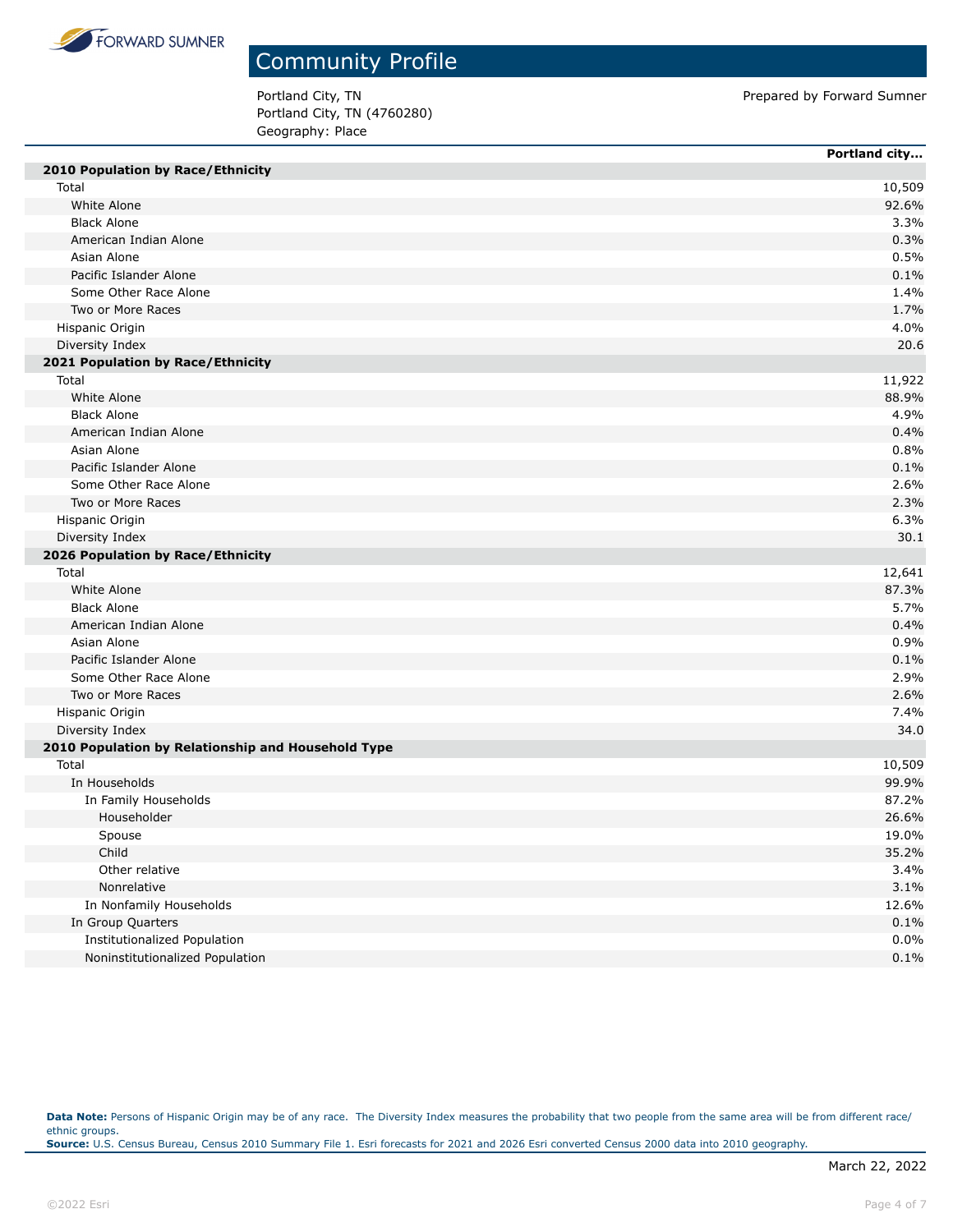

Portland City, TN (4760280) Geography: Place

Portland City, TN Prepared by Forward Sumner

|                                               | Portland city |
|-----------------------------------------------|---------------|
| 2021 Population 25+ by Educational Attainment |               |
| Total                                         | 7,712         |
| Less than 9th Grade                           | 4.3%          |
| 9th - 12th Grade, No Diploma                  | 11.9%         |
| High School Graduate                          | 31.0%         |
| GED/Alternative Credential                    | 11.4%         |
| Some College, No Degree                       | 22.7%         |
| Associate Degree                              | 7.7%          |
| Bachelor's Degree                             | 8.6%          |
| Graduate/Professional Degree                  | 2.4%          |
| 2021 Population 15+ by Marital Status         |               |
| Total                                         | 9,237         |
| Never Married                                 | 27.7%         |
| Married                                       | 51.5%         |
| Widowed                                       | 5.1%          |
| Divorced                                      | 15.7%         |
| 2021 Civilian Population 16+ in Labor Force   |               |
| Civilian Population 16+                       | 5,949         |
| Population 16+ Employed                       | 95.6%         |
| Population 16+ Unemployment rate              | 4.4%          |
| Population 16-24 Employed                     | 15.0%         |
| Population 16-24 Unemployment rate            | 9.1%          |
| Population 25-54 Employed                     | 66.1%         |
| Population 25-54 Unemployment rate            | 3.5%          |
| Population 55-64 Employed                     | 15.5%         |
| Population 55-64 Unemployment rate            | 4.0%          |
| Population 65+ Employed                       | 3.4%          |
| Population 65+ Unemployment rate              | 1.5%          |
| 2021 Employed Population 16+ by Industry      |               |
| Total                                         | 5,686         |
| Agriculture/Mining                            | 0.4%          |
| Construction                                  | 8.6%          |
| Manufacturing                                 | 22.4%         |
| Wholesale Trade                               | 4.5%          |
| Retail Trade                                  | 12.5%         |
| Transportation/Utilities                      | 8.4%          |
| Information                                   | 1.1%          |
| Finance/Insurance/Real Estate                 | 5.5%          |
| <b>Services</b>                               | 32.1%         |
| <b>Public Administration</b>                  | 4.5%          |
| 2021 Employed Population 16+ by Occupation    |               |
| Total                                         | 5,688         |
| White Collar                                  | 47.3%         |
| Management/Business/Financial                 | 11.9%         |
| Professional                                  | 12.1%         |
| Sales                                         | 8.4%          |
| Administrative Support                        | 14.8%         |
| Services                                      | 15.7%         |
| <b>Blue Collar</b>                            | 37.0%         |
|                                               | 0.1%          |
| Farming/Forestry/Fishing                      | 6.8%          |
| Construction/Extraction                       | 4.3%          |
| Installation/Maintenance/Repair<br>Production | 12.1%         |
|                                               |               |
| Transportation/Material Moving                | 13.8%         |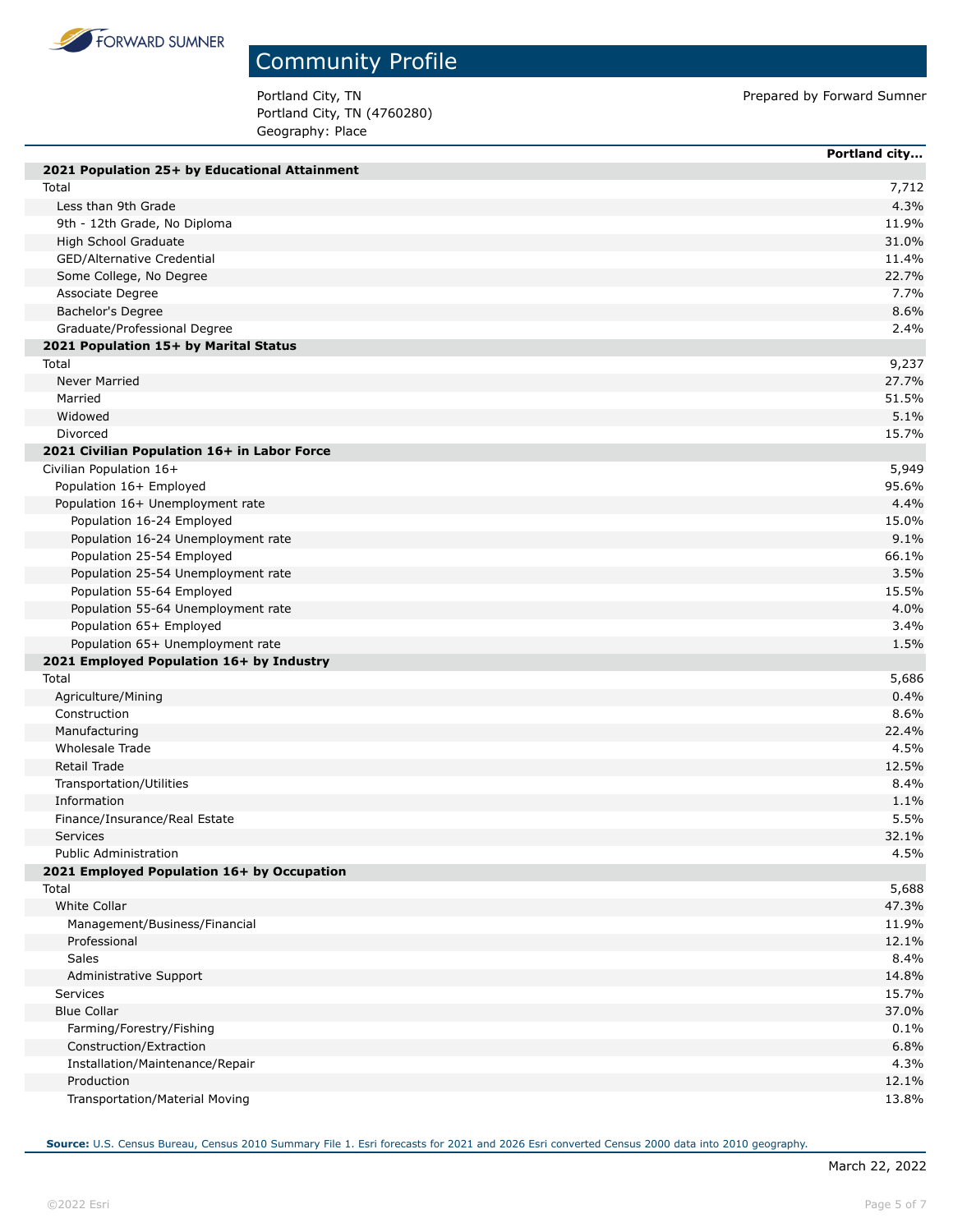

Portland City, TN (4760280) Geography: Place

Portland City, TN Prepared by Forward Sumner

|                                               | Portland city |
|-----------------------------------------------|---------------|
| 2010 Households by Type                       |               |
| Total                                         | 3,833         |
| Households with 1 Person                      | 21.3%         |
| Households with 2+ People                     | 78.7%         |
| Family Households                             | 72.9%         |
| Husband-wife Families                         | 52.1%         |
| With Related Children                         | 27.7%         |
| Other Family (No Spouse Present)              | 20.8%         |
| Other Family with Male Householder            | 5.6%          |
| With Related Children                         | 3.7%          |
| Other Family with Female Householder          | 15.2%         |
| With Related Children                         | 10.6%         |
| Nonfamily Households                          | 5.8%          |
|                                               |               |
| All Households with Children                  | 42.8%         |
|                                               |               |
| Multigenerational Households                  | 5.3%          |
| Unmarried Partner Households                  | 8.7%          |
| Male-female                                   | 8.0%          |
| Same-sex                                      | 0.7%          |
| 2010 Households by Size                       |               |
| Total                                         | 3,833         |
| 1 Person Household                            | 21.3%         |
| 2 Person Household                            | 31.4%         |
| 3 Person Household                            | 19.4%         |
| 4 Person Household                            | 15.9%         |
| 5 Person Household                            | 7.2%          |
| 6 Person Household                            | 2.8%          |
| 7 + Person Household                          | 2.0%          |
| 2010 Households by Tenure and Mortgage Status |               |
| Total                                         | 3,833         |
| Owner Occupied                                | 66.9%         |
| Owned with a Mortgage/Loan                    | 52.4%         |
| Owned Free and Clear                          | 14.5%         |
| Renter Occupied                               | 33.1%         |
| 2021 Affordability, Mortgage and Wealth       |               |
| Housing Affordability Index                   | 197           |
| Percent of Income for Mortgage                | 13.0%         |
| Wealth Index                                  | 52            |
| 2010 Housing Units By Urban/ Rural Status     |               |
| <b>Total Housing Units</b>                    | 4,236         |
| Housing Units Inside Urbanized Area           | 0.0%          |
| Housing Units Inside Urbanized Cluster        | 90.7%         |
| Rural Housing Units                           | 9.3%          |
| 2010 Population By Urban/ Rural Status        |               |
| <b>Total Population</b>                       | 10,509        |
| Population Inside Urbanized Area              | 0.0%          |
| Population Inside Urbanized Cluster           | 91.9%         |
|                                               |               |
| Rural Population                              | 8.1%          |

Data Note: Households with children include any households with people under age 18, related or not. Multigenerational households are families with 3 or more parentchild relationships. Unmarried partner households are usually classified as nonfamily households unless there is another member of the household related to the householder. Multigenerational and unmarried partner households are reported only to the tract level. Esri estimated block group data, which is used to estimate polygons or non-standard geography.